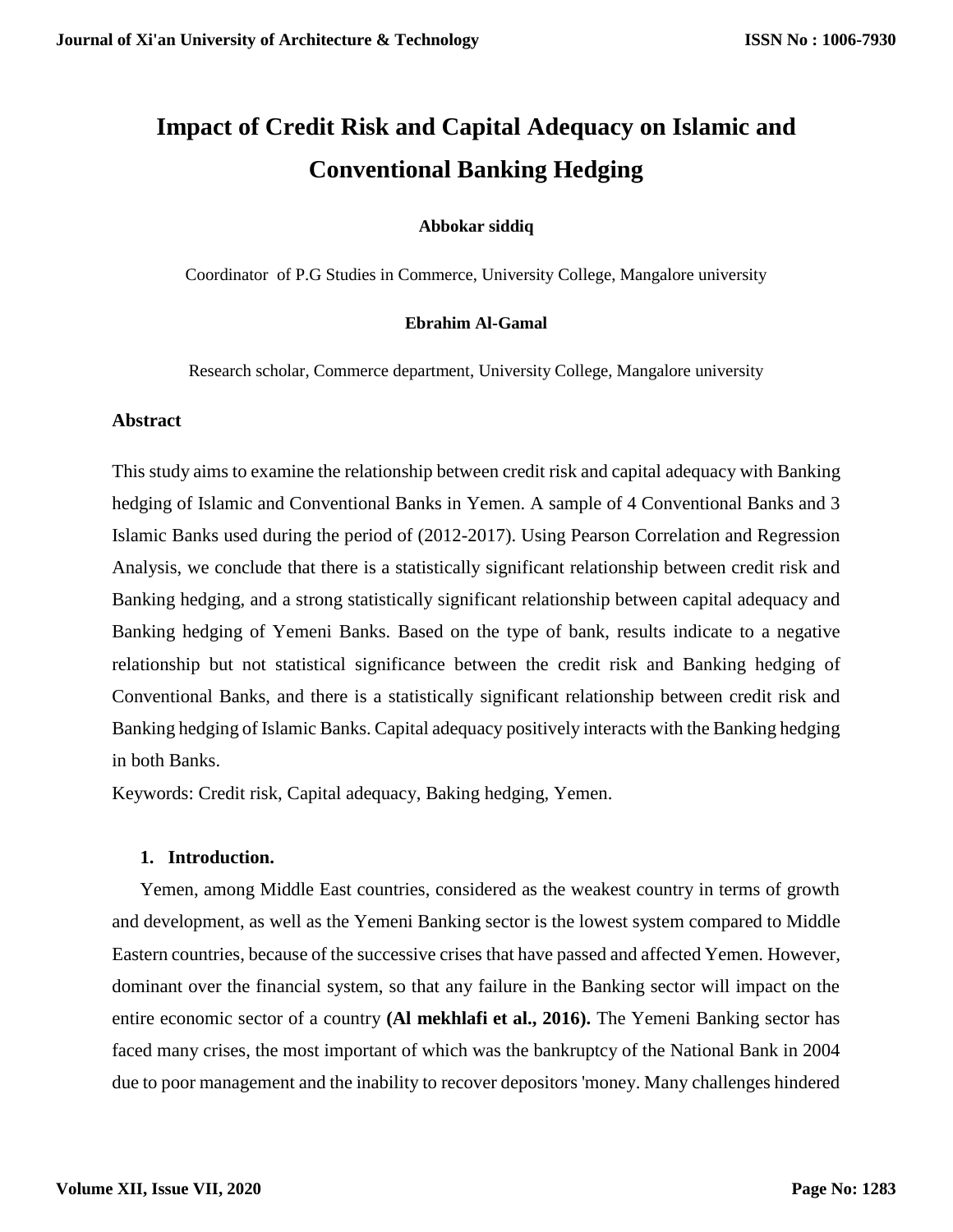the improvement of the Yemeni Banking sector, such as the large size of non-performing loans and the weak implementation of regulatory standards. However, Yemeni Financial and Banking Sector evolved in the last decade, and this development accompanied by a set of reforms undertaken by the Central Bank of Yemen to raise the level of the Banking sector in several areas including organizational, supervisory, liquidity, and credit risk management, as well as enhancing capital adequacy requirements at the beginning of 2004 **(Shawtari et al., 2015).** Given this improvement of the Yemeni Banking sector, this improvement accompanied by an increase in growth and development of several Yemeni Banks, whether conventional or Islamic Banks as well as diversity and branching of their Banking activities, which led to rise in the risks facing Banks and impede the fulfilment of their obligations. Bearing to the mind that Yemeni Banks operate in an environment that lacks the controls that drive litigation procedures and enable Banks to recover their non-performing funds with others, and for this reason the possibility of risks accrue is high.

In light of the continuous changes in the economic environment, Banks face many risks, which the most critical risks are credit risk and capital risk. International Basel Committee concentrates on credit risk and capital risk because the losses that occur will cross beyond the Bank to impact the economic and financial system of the country, therefore the global economy through the dealings of other countries. Credit risk is the most crucial component of Banking risk as a whole, which contributes to more than 50% of the total Banking risk facing the Bank. Credit risk arises from the possibility that a borrower will not be able to meet its obligations on time, and that will affect the Bank's income and capital **(Lukic, 2015).** Also, given that Banks operate in a volatile environment that may expose them to risk, capital plays a significant role in helping Banks to face any unexpected losses. It also represents the most crucial element in the stability, safety, and security of Banks.

Islamic Banks differ from Conventional Banks in the possibility of exposure to risks due to the different nature and diversity of their business. **Kabir and Worthington (2015)** Indicated that according to the principles of Islamic Sharia under which Islamic Banks operate, that indicates for sharing risks during loss occurs, some Islamic financial products expose them to additional credit risk. Also, most studies believe that Conventional Banks have less credit risk than Islamic Banks **(Chong and Liu, 2009).** However, some reviews refer that the Conventional Banks are more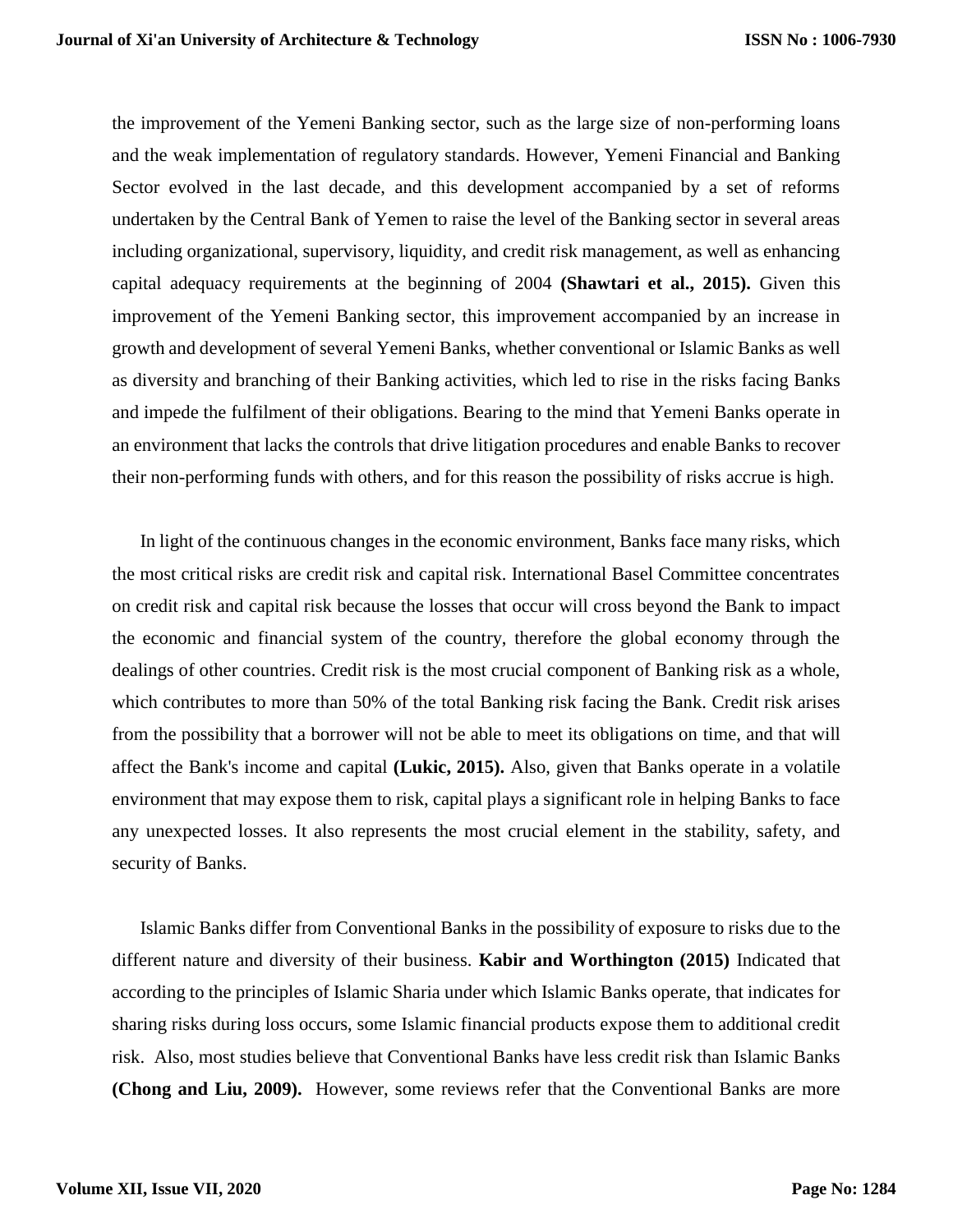exposed to credit risk than Islamic Banks, where **(How et al., 2005)** argue that if there is a chance of losses, Islamic Banks have the option to share failures with depositors, while Conventional Banks don't have the same opportunity. Even, capital adequacy risk not less significant than credit risk, because it is considered as an essential defense line to the performance of Islamic Banks as they are for Conventional Banks **(Karim et al. 2014). (Pellegrina, 2007)** Believes that the minimum capital adequacy is inappropriate in Islamic Banks because the profit-loss sharing contract helps to reduce the overall risk of investment faced by the Bank. **(Chowdhury, 2011), (Smolo, 2011)** Add up to that capital adequacy is a source of safety for Islamic Banks, due to the nature of the risks faced by their Banking products and the kind of Islamic Banks as a mediator.

Moreover, many of the current studies focused on analyzing and examining the financial risks facing banks, in such a way to support the security level of Banks. Given that the importance of capital as an indicator to maintain the level of Banking security, and credit risk that global financial crises entail, in addition to what the International Settlements Bank indicated that Banks should define credit and capital risks accurately and measure them properly. Considering that studies on the Islamic Banking hedging and their comparison with Conventional Banks are few, thus, it is crucial to study credit risks and capital adequacy and compare their impact on the Banking hedging of Islamic and Conventional Banks. Therefore, this paper aims to determine the effect of credit risk and capital adequacy on Banking hedging of Islamic and Conventional Banks and set recommendations that help to raise the level of Banking hedging. The current study focuses on Yemen, considering that Yemeni Banks suffer from profound imbalances in their credit policies and capital adequacy, and suffer from the deficiencies in keeping pace with technical and technological developments. This study, as far as we know, is considered the first in Yemen that compares the impact of credit risks and capital adequacy on the Banking hedging of Yemeni Islamic and Conventional Banks.

The remainder of this paper was organized into the following: 2 Framework and Review of Literature, 3 Data, and Methodology, 4 Result and Discussion, 5 Conclusion.

## 2. **Framework and Review of Literature**

Banks face several types of risks, such as credit risk, capital adequacy risk, liquidity risk, interest rate risk, and operational risks, because of the rapid development of Banking transactions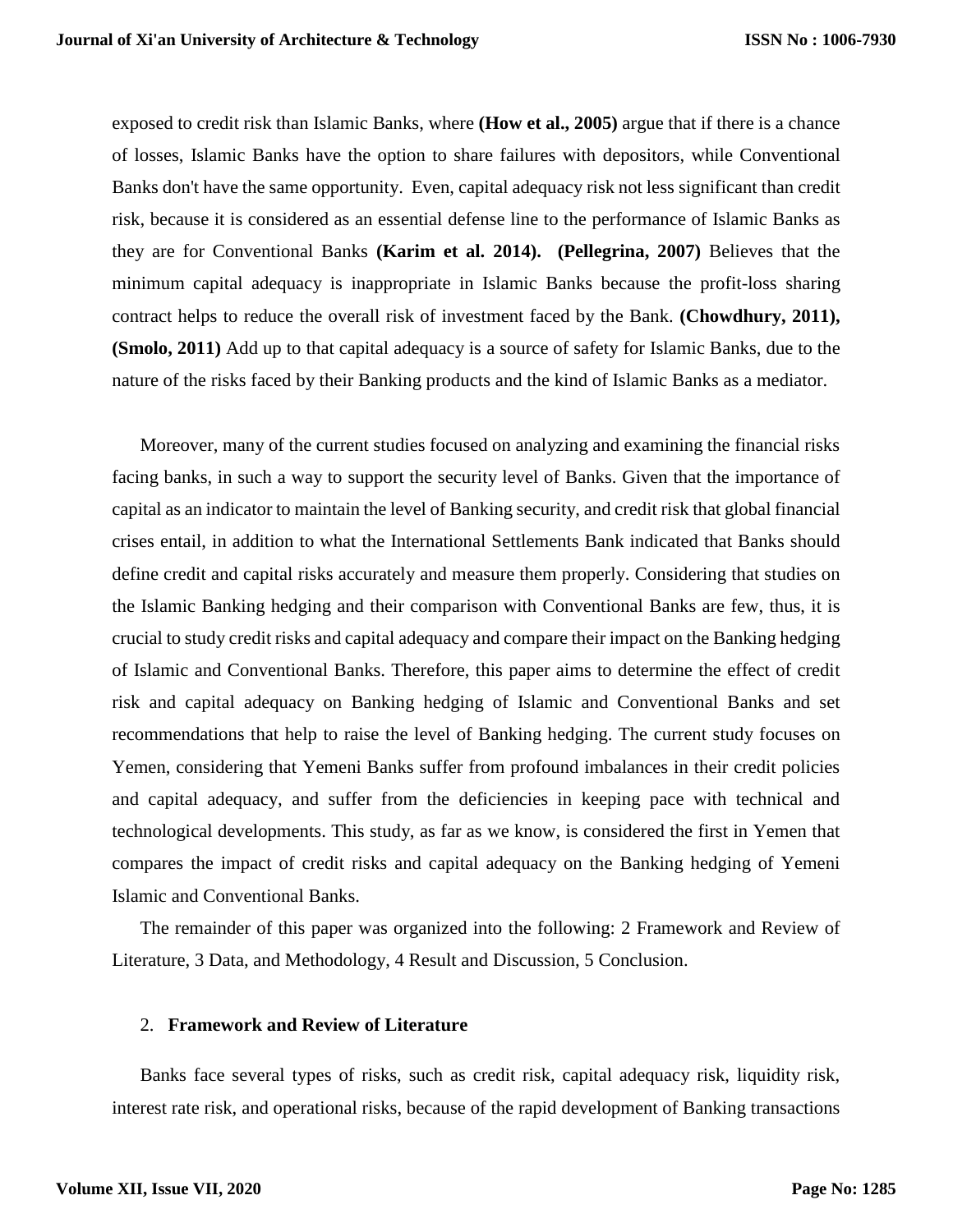and functions, big trend towards open economy, weak regulations and legislation related to banking business, the weakness of qualified cadres and other factors. Thus these risks may affect the performance of banks, profitability, and security, which led many researchers to study the risks and their impact on banks from several different dimensions whether performance, profitability, security, and others.

Accordingly, credit risk among all the types of risks consider as the biggest and the critical risks that face by Banks and Financial Intermediaries (Gray et al., 1997). Also, capital adequacy is highly significant and protects the Bank from Financing Leverage as well as keep banks away from the difficulties caused by insolvency and risk aversion (Nikhat,2014). This significant reflects the level of stability and security of the Financial and Banking System in any country. Therefore, as a result, these risks may impact Banking hedging- that consider as the precautions and caution against the risks that Commercial Banks are exposed to from their operational operations (Hempel, 1999) - either directly or indirectly. Thus, several empirical studies contribute to our prior understanding of credit risk and capital adequacy and their effect on Banking hedging.

#### **2.1. Studies on Credit Risk**

Credit is important for individuals and nations, and as the Banks are the main center for granting credit so it create a significant risk for the Banks **(Al-Gamal & Siddiq, 2019)**. Therefore, several studies have compared the credit risk of Conventional and Islamic Banks in recent years. Most of these employed accounting-based techniques such as the distance-to-default, NPL and loan loss reserve ratios. To start, **Kabir et al. (2015)** evaluated the levels of credit risk in 37 Islamic and 156 Conventional Banks across 13 countries by using a market- based credit risk measure, and their result has shown that Islamic Banks have significantly lower credit risk than Conventional Banks. They argue that the method used for measuring credit risk plays an essential role in the level of measured credit risk. Nevertheless, **Mongi (2018)** argue that the Islamic Banks had significantly higher credit risk than the Conventional Banks when he applied country-level data of 17 Islamic Banks and 22 Conventional Banks in Malaysia based on generalized least squares (GLS). **(Pappas et al., 2012)** applied the survival analysis to compare the failure risk of the Islamic Banks and Conventional Banks, and found that the Islamic Banks have a significantly lower risk of failure than the Conventional Banks.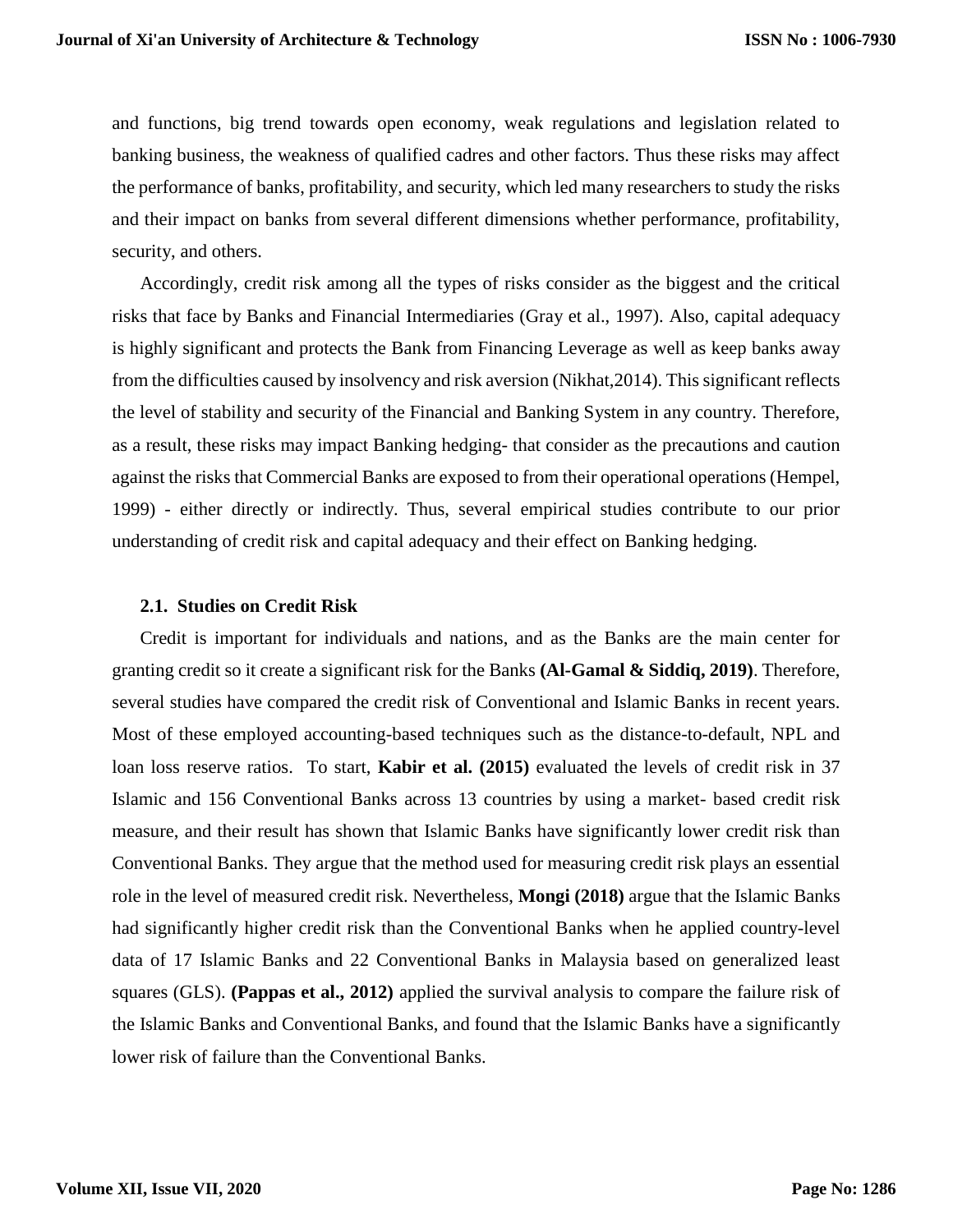Credit risk considers as the most significant risk faced by Banks, and the success of Banks functions depends on accurate measurement and efficient management of this risk **(Gieseche, 2004)**. However, credit risks if realized, it causes adverse effects that exceed the limits of the Bank to affect the financial system and the economy of the whole country. **Aezzki (2012)** reported the presence of the reverse influence of credit risk on the profitability of the Yemeni Commercial Banks of the level of each Bank or at the level of the Banks collectively. **Subsequently (Almekhlafi et al., 2016)** used credit risk, bank performance measures and macroeconomic indicators to examine the interaction between credit risk and Banks performance in Yemen, and they emphasize that non-performing loans shown a negative relationship with Banks profitability and performance and the high loan recovery cost associated to high credit risk exposure.

#### **2.2. Studies on Capital Adequacy**

Capital plays a prominent role in facing potential risks in the event of insufficient allocations and reserves, and this is the reason that prompted the Central Banks to raise the Banks 'capital to provide an adequate margin of safety for depositors and stakeholders **(Saunders and Cornett, 2002).** Several studies discussed the issue of capital as **(Berger, 1995), (Altamimi and Obeidat, 2013), (Bokhari et al., 2013), (Rina and Yovin 2016), (Yuanjuan and Shishun, 2012) (Al Mekhlafi 2004).**

**Berge (1995)** examined the relationship between profitability and capital in American Commercial Banks by using regression analysis to analyze two periods (1983-1989) and (1990- 1992) due to some changes in laws and regulations related to the Commercial Banks in American during these two periods. The result indicates that there was a strong positive relationship between profitability and capital during the first period when the capital was below the optimal level and an inverse relationship between profitability and capital when the capital was higher than the optimal level. Later **(Al Mekhlaf,2004)** examined the effect of indicators of the sufficiency of the capital adequacy in Bank risks and returns, and emphasized that the symbols of Banking risks and their profits are affected by the capital adequacy of the Bank's and that this will reflected in the banking value. **(Yuanjuan and Shishun, 2012)** measured the factors of capital adequacy in Chinese Banks, and they found that the return on assets positively proportional to the capital adequacy, and the liquidity and quality of assets are inversely proportional to the capital adequacy. And when **(Bokhari et al., 2013)** apply same analytical method on Pakistani Banks, reported that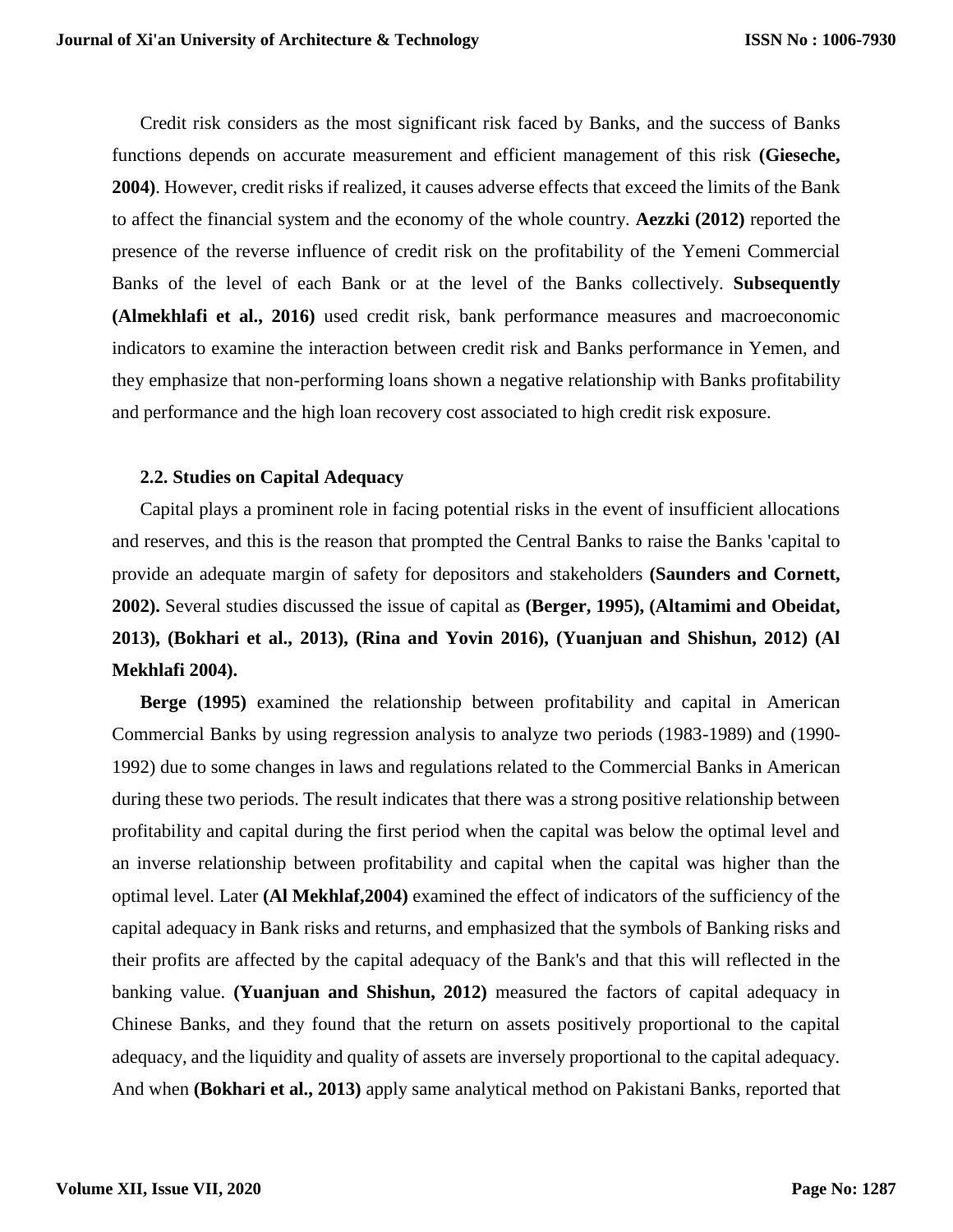return on equity, deposits and portfolio risks is inversely proportional to the capital adequacy, while the rest of the variables did not show any effect with the capital adequacy.

Also **(Altamimi and Obeidat, 2013)** investigate the factors that determine the degree of capital adequacy in Jordanian Commercial Banks and conclude that the degree of capital adequacy positively and significantly interacts with liquidity risk and the rate of return on assets. It interacts inversely and significantly with the rate of return on equity and interest rate risk. At the same time, there was no correlation between the degree of capital adequacy with capital risk, credit risk, and the rate of returns. Subsequent **(Rina and Yovin 2016)** concluded that capital risks affect performance in private banks, while credit risks affect the performance of the Government Banks by examining the impact of capital adequacy and additional factors on return on assets in Government and private Banks in Indonesia.

#### **2.3. Studies on Banking Hedging**

Banking hedging studies linked to several dimensions that most important of these were liquidity risks, investment risks, capital risks, credit risk, interest rate risk in addition to independent variables related to the rate of return on equity and the rate of return of investment. **kharawish et al. (2004)** researched the factors that affect the level of Banking hedging in 13 selected Jordanians Banks, they used a financial analysis ratio based on multiple regression and reported that credit risk showed an Inverse relationship with Banking hedging; furthermore, return on equity and return on assets showed a Positive relationship with Banking hedging. In additional to that **Al ajlouni & alrgabat ( 2014)** emphasis that credit risk is the highest risk that impact on the Banking hedging, because of the late payment of the loan and interest in study that focused on examine the effects of Bank risks on the Jordanians Banking hedging, which results to the same findings of **(kharwish et al. 2004 ).** Nevertheless, **(Omran,2015)** argues that capital risk is the most risk that impact the degree of Banking hedging and Credit risk didn't affect the degree of Banking security in Syria. But subsequent, **Al-afeef & al-Taani (2017)** based on the model developed by **( aljoluni & alrgaib ,2004)** found that there is an inverse relationship between credit risk and the degree of Banking hedging with no significant effect due to the irregularity of the criteria for the calculation of bad doubtful debts during the period of the study. , Furthermore, **(Amran ,2015)** and **(Sabah & shaheen, 2008)** used the financial analysis ratio based on regression analysis to examine the relationship between Banking hedging and risks, **(Amran ,2015)** reported that there is a negative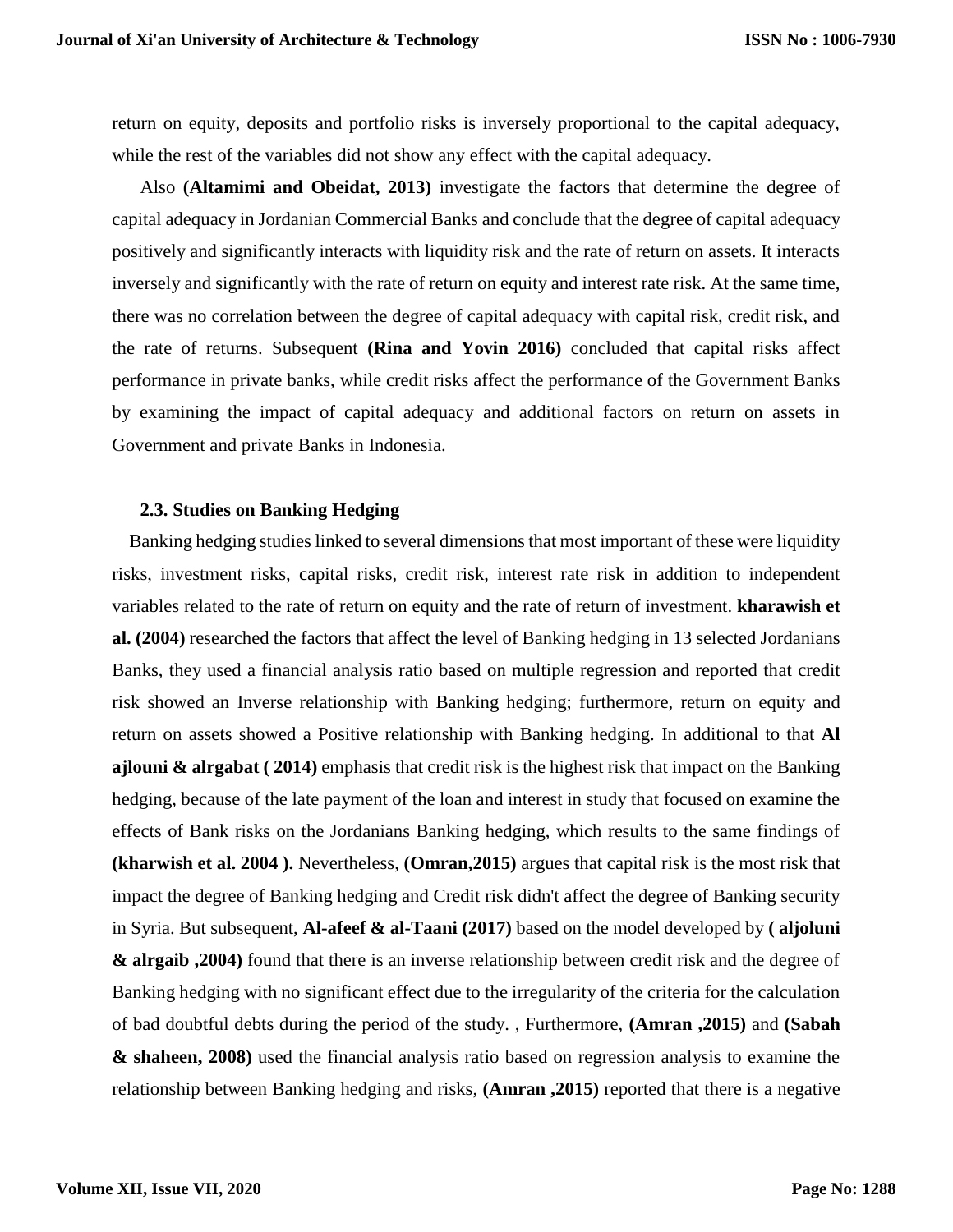relationship between Credit risk and degree of Banking hedging of Nation Commercial Bank of Libya as well as **(Sabah & shaheen , 2008)** reached to the similar result in the Palestinian Banking sector.

Nevertheless **(Alameen et al., 2014)** argue that while Banking hedging positively interacts with capital risk, it does not show any interaction with credit risk; also capital adequacy has a positive relationship with capital risk and adverse relationship with credit risk. In an extension related to the current literature **(khuyukah & Abdulrahman,2014)** used data of Islamic Banks to build a measurement model to describe the degree of Banking hedging by evaluating and analyzing the indicators of the Banking statement and their impact on Banking hedging. The results support the idea of most of the previous studies that symbol to the inverse relationship between credit risk and degree of Banking hedging, and the positive correlation of capital adequacy and degree of Banking hedging.

According to the result of the previous studies of the effect of credit and capital risk on Banking hedging is still under debate, and the obtained results are diverging. In this respect, despite the existence of previous studies, we believe this study is an addition to the earlier studies because it includes investigating of the extent of influence and relationship between two groups of dependent variable (banking hedging) and independent variables (credit risk and capital risk) and the lack of studies that concern about the Islamic Banks and its comparison with the Conventional Banks in Banking hedging issue. So that a model will be specified to measure the degree of Banking hedging in Yemeni Islamic and Commercial Banks, Therefore, based on the foretasted theoretical developments to test the hypothesis that formulated as follow:

*H1. There is a statistically significant relationship between credit risk and Banking hedging.*

*H2. There is a statistically significant relationship between capital adequacy and Banking hedging.*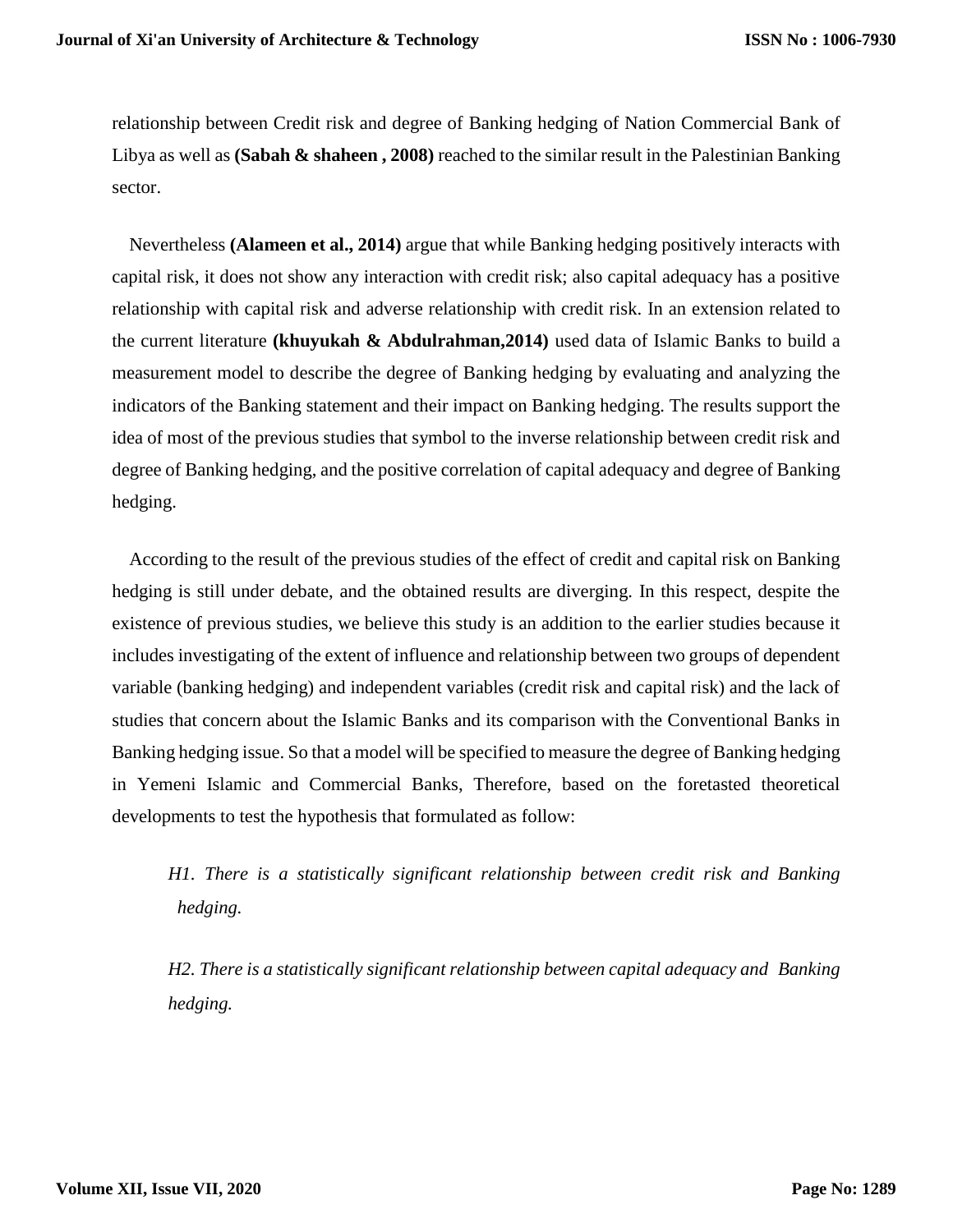## **3. Data and Methodology**

## **3.1. Data Collection**

This paper is limited to a homogeneous sample that includes the coverage of the Conventional Banks and Islamic Banks in Yemen. Because of the limited data, among the 17 Banks in Yemen, only seven Banks were chosen and included 4 Conventional Banks and 3 Islamic Banks during a period (2012-2017). Through the uses of databases for Banks themselves to analysis the annual reports, which almost was entirely available for the specific period, and this period represents the period that Yemeni Banks faced political and economic issues, which obliged the Banks to work better to increase Banking hedging. Data were collected form *CAC Bank, International Bank of Yemen, Yemeni Bank for Reconstruction and Development, Yemeni National Bank, Saba Islamic Bank, Bank of Yemen and Bahrain Shamil, Tahdamon International Islamic Bank*.

## **3.2. Data Analysis**

The main objectives of this study are to examine the effect of credit and capital risk on Banking hedging so that the theoretical framework for the study was developed based on previous reviews and books related to the study. In the practical aspect, the descriptive and analytical method used to describe, analyze and interpret the results to achieve the objectives of the study, which relied on the analysis of financial reports related to the study variables, where the particular financial ratios were calculated for independent and dependent changes for each Bank separately. Statistical methods were applied to achieve the objectives of the study and test the validity of its hypotheses such as the arithmetic mean, standard deviation and simple linear regression using the statistical package (SPSS).

Banking Hedging  $=$  shareholders / total assets or risky assets (1)

Credit Risk = risky assets / total assets  $(2)$  (Harawish et al., 2004)

Capital Adequacy = primary capital  $/$  risky assets (3)

, risky assets = long term loans + long term investment. (4) (Madura, 2001).

## **3.3. Descriptive Model**

The model was built on the descriptive model, that was adopted by many researchers in clarifying the relation between the variables, therefore, the model to be tested is:

$$
BH = \alpha 0 + \beta 1 * CR + \beta 2 * CA + + \epsilon i (5)
$$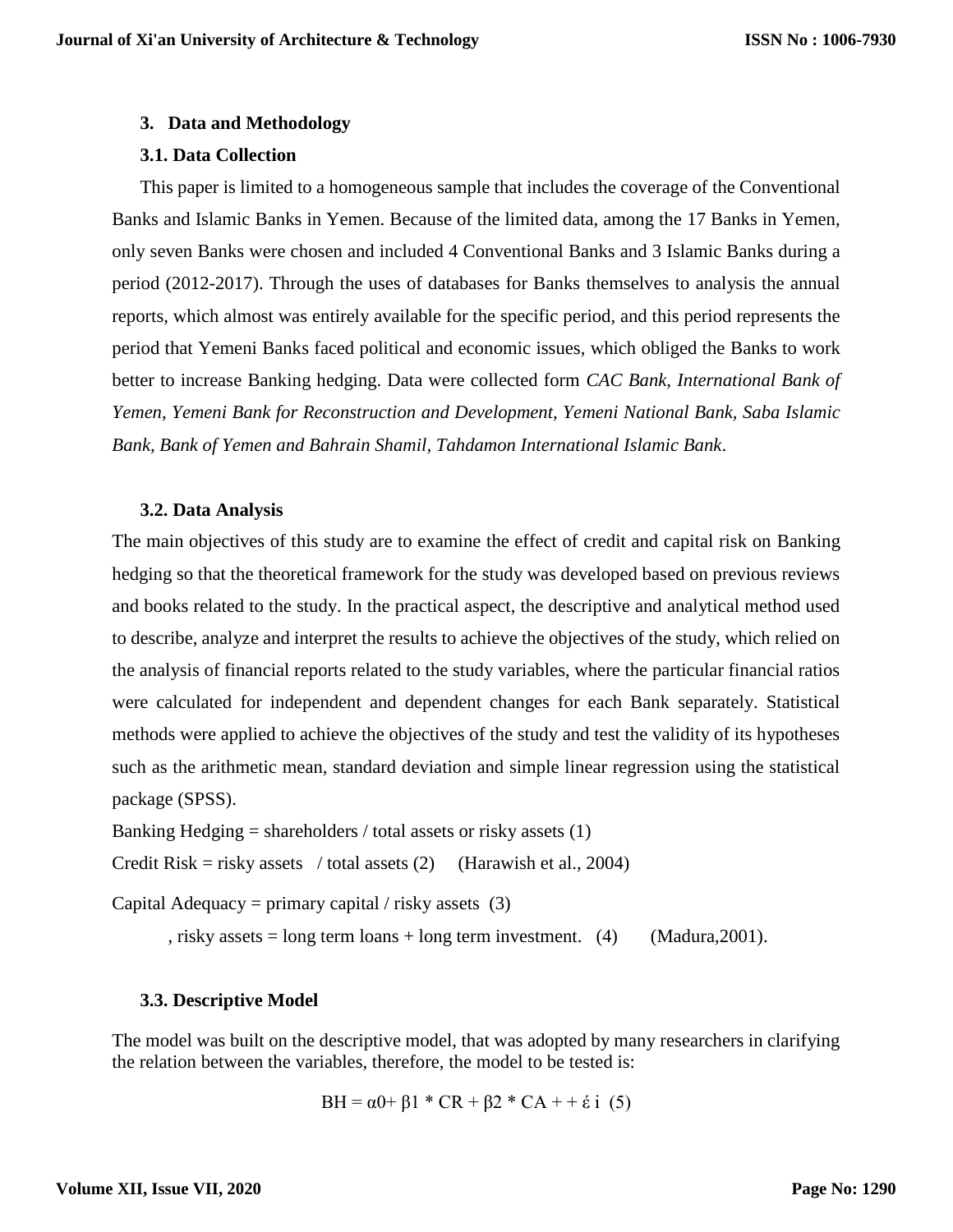Whereas:

| BH: Banking Hedging<br>, CR: Credit Risk. | , CA: Capital adequacy |
|-------------------------------------------|------------------------|
|-------------------------------------------|------------------------|

## **4. Result and discussion.**

4.1. **Result.**

|             | Table (1) show acsert that c statistics |                |      |      |                |      |      |       |       |                       |       |       |       |
|-------------|-----------------------------------------|----------------|------|------|----------------|------|------|-------|-------|-----------------------|-------|-------|-------|
|             | N                                       | <b>Minimum</b> |      |      | <b>Maximum</b> |      | Mean |       |       | <b>Std. Deviation</b> |       |       |       |
|             |                                         | con            | isl  | All  | con            | isl  | all  | con   | isl   | all                   | con   | isl   | all   |
| B.H         | 42                                      | .038           | .047 | .038 | .132           | .153 | .153 | .0843 | .1008 | .0914                 | .0271 | .0364 | .0321 |
| C.R         | 42                                      | .050           | .375 | .050 | .180           | .799 | .799 | .1096 | .5837 | .31278                | .0403 | .1168 | .2510 |
| C.A         | 42                                      | .210           | .075 | .075 | .830           | .348 | .830 | .4893 | .1919 | .36185                | .1550 | .0931 | .1981 |
| $\mathbf N$ |                                         | 24             | 18   | 42   | 24             | 18   | 42   | 24    | 18    | 42                    | 24    | 18    | 42    |

**Table (1) show descriptive statistics**

This table displays descriptive statistics for the dependent variable and independent variables. It shows that the Minimum value for the dependent variable represented by banking hedging was (.038) while the Maximum value (.153) and the mean were (.09136) with a standard deviation equal to (.032079). For independence variables, the minimum value for the credit risk and capital adequacy was (.050) (.075) while the maximum value (.799) (.830), and the mean was (.31278) (.36185), with a standard deviation equal to (250944) (.198122), respectively. However, the below table showed the descriptive statistics of Islamic and conventional Yemeni Banks.

|  |  | <b>Table (2) show Pearson Correlation</b> |  |  |
|--|--|-------------------------------------------|--|--|
|--|--|-------------------------------------------|--|--|

|     |                                             | Conventional             |     |     | Islamic            |     |     | All                |     |     |
|-----|---------------------------------------------|--------------------------|-----|-----|--------------------|-----|-----|--------------------|-----|-----|
|     |                                             | B.H                      | C.R | C.A | B.H                | C.R | C.A | B.H                | C.R | C.A |
| B.H | Pearson Correlation<br>Sig. (2-tailed)<br>N |                          |     |     |                    |     |     |                    |     |     |
| C.R | Pearson Correlation<br>Sig. (2-tailed)<br>N | $-0.043 -$<br>.842<br>24 |     |     | .123<br>.627<br>18 |     |     | .267<br>.087<br>42 |     |     |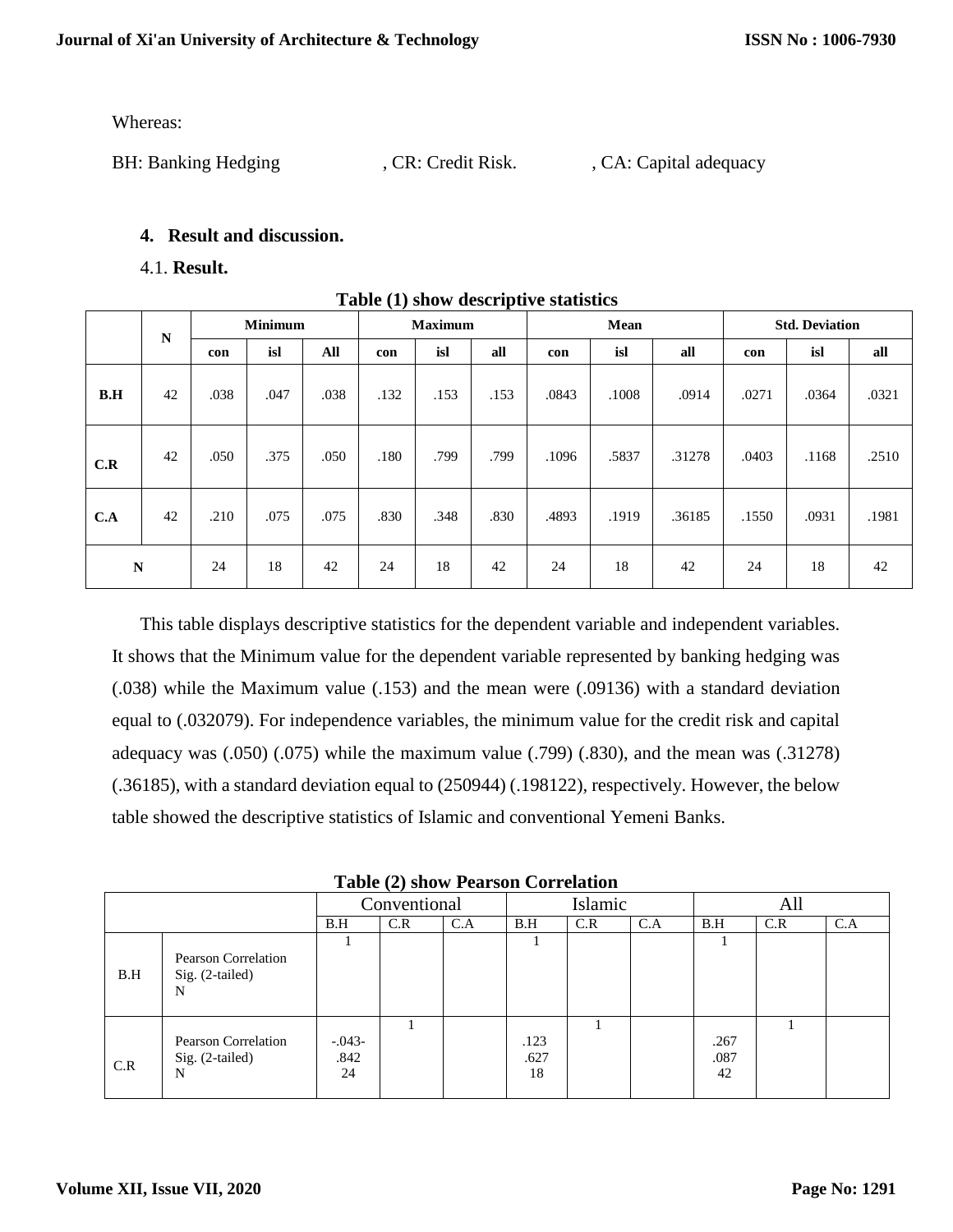|     | Pearson Correlation<br>Sig. (2-tailed) |              |                  |                  |                  |              |                  |  |
|-----|----------------------------------------|--------------|------------------|------------------|------------------|--------------|------------------|--|
| C.A | N                                      | .242<br>.254 | $-.794-$<br>.000 | $.808**$<br>.000 | $-.048-$<br>.849 | .075<br>.638 | $-.772-$<br>.000 |  |
|     |                                        | 24           | 24               | 18               | 18               | 42           | 42               |  |
|     |                                        |              |                  |                  |                  |              |                  |  |

To begin the analysis of the relationship of credit risk and capital adequacy with the Banking hedging of Islamic and Conventional Banks, the Pearson correlation and linear regression to be used in this part of the analysis. It can be clear from the Table 2 that credit risk is weakly proportional with the banking hedging at a significant statistics level of (.087), and capital adequacy strongly proportional with the banking hedging at the level of significance (.638).

Based on the type of Bank, there is a significant difference in the relationship of credit risk and capital adequacy with the Banking hedging between Islamic and Conventional Banks. We reported there is an inverse relationship between the credit risk and Banking hedging of Conventional Banks at the level of significance (.842), capital adequacy showed a related relationship with the Banking hedging at the level of significance (.254). While Islamic Banks showed that credit risk is directly related to banking hedging at the level of significance (.627), and capital adequacy showed a strong and positive relationship with the Banking hedging at the level of significance (.000).

|  |  | Table (3) show Model Summary |  |
|--|--|------------------------------|--|
|  |  |                              |  |

| Model | 17   | R Square | <b>Adjusted R Square</b> | Std. Error of the Estimate |
|-------|------|----------|--------------------------|----------------------------|
|       | 517a | .267     | 220<br>. د ک             | 028160                     |

a. Predictors: (Constant), Capital Adequacy, Credit Risk

It is clear from Table 3 that the value of the determining factor (R square) of the Model is (.267) and it is considered a reasonably good value and indicates that the explanatory strength of the Model is good. It is showed that (%26.7) of the changes in the dependent variable (Banking hedging) are due to changes in Independent variables (credit risk, capital adequacy) and that (%73.3) of the changes in Banking hedging of Yemeni Banks is due to factors and other variables not included in the study. The errors estimated of (.028160) which is a small value and refer to the predictive ability of the Model.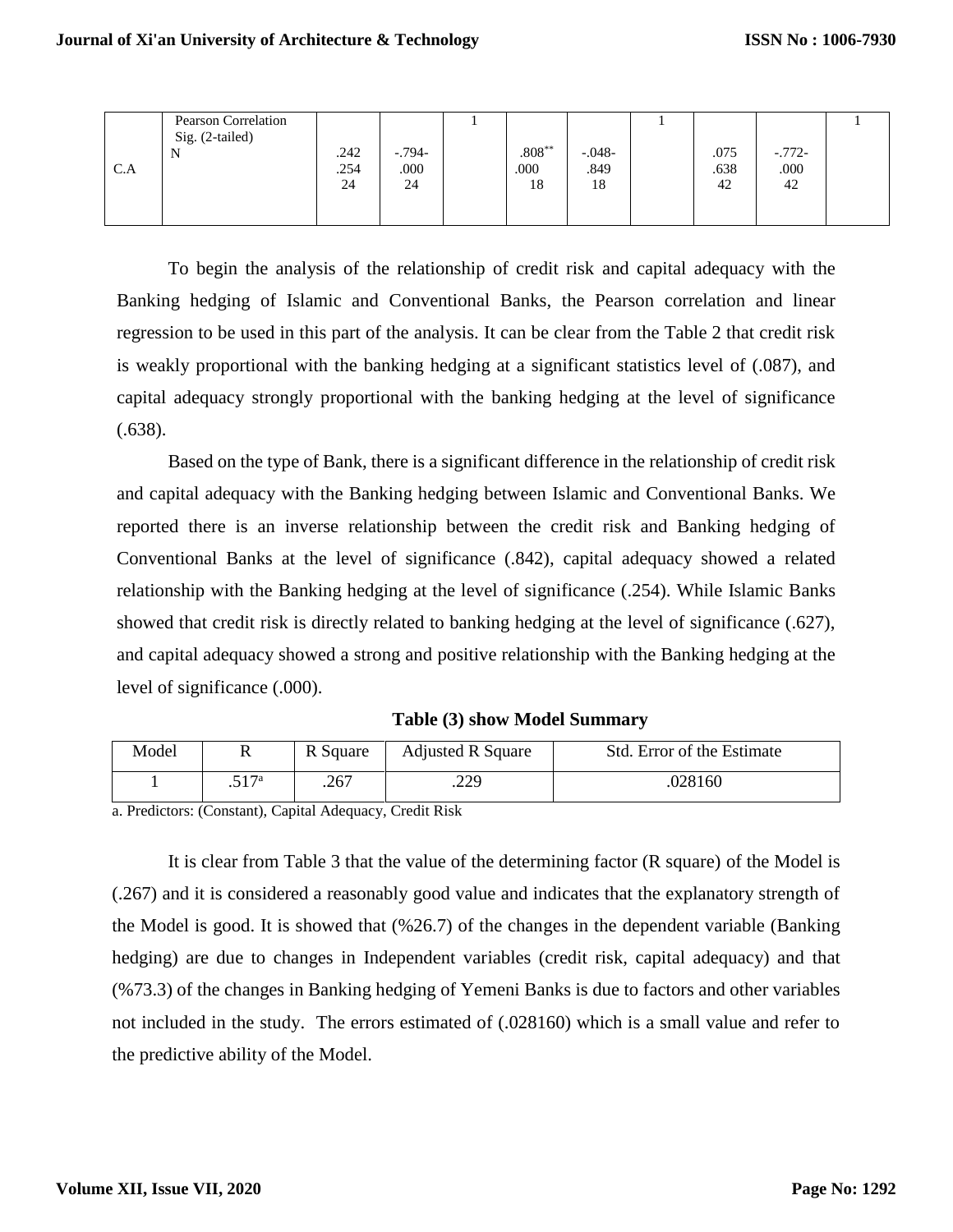This reasonably good indication of the model variables explains that although Yemeni Islamic Banks have achieved an excellent value for the factor (R square) of Model by (.680), which demonstrates (%68) of the changes in the dependent variable (banking hedging) in Islamic Banks due to changes in independent variables (credit risk, capital adequacy). Also, only (%32) from changes in the degree of Banking hedging in Islamic Banks due to other factors and variables not included in Model, and errors estimated of (.021918). But it is note that in conventional banks, the determination factor (R Square) equal to (.119), which indicates that only (%11.9) of the changes in (banking hedging) in the Conventional Banks are due to changes in independent variables (credit risk and capital adequacy) and that the percentage (%88.1) is expected to changes in factors and variables not included in the study, also, the estimated errors (.026619).

| Table (4) show ANOVA |  |  |  |  |
|----------------------|--|--|--|--|
|----------------------|--|--|--|--|

| Model      | Sum of Squares | df | Mean Square |       | Sig.              |
|------------|----------------|----|-------------|-------|-------------------|
| Regression | .011           |    | .006        | 7.103 | .002 <sup>b</sup> |
| Residual   | .031           | 39 | .001        |       |                   |
| Total      | .042           | 41 |             |       |                   |

a. Dependent Variable: Banking Hedging

b. Predictors: (Constant), Capital Adequacy, Credit Risk

Table 4 shows ANOVA analysis of study variables, where the value of the coefficient ( $f =$ 7.103) is considered reasonably good, and its degree of significant (sig= .002 ) is less than (0.05), which indicates the significance of Fischer coefficient to test the importance of the model.

Based on the type of bank, there is a significant difference in Regression analysis between Islamic and Conventional Banks. Nevertheless, Islamic Banks are found that the value of the coefficient (f = 15.925) and its degree of significant (sig = .000) that is less than (0.05). In contrast, conventional banks are found that the value of the coefficient  $(f = 1.418)$ , and its degree of significant (sig = .265) that is more than  $(0.05)$ .

| Model              | <b>Unstandardized Coefficients</b> |            | <b>Standardized Coefficients</b> |                   | Sig. |
|--------------------|------------------------------------|------------|----------------------------------|-------------------|------|
|                    |                                    | Std. Error | Beta                             |                   |      |
| (Constant)         | .018                               | .021       |                                  | .899              | .374 |
| <b>Credit Risk</b> | .103                               | .028       |                                  | $.804 \mid 3.729$ | .001 |

## **Table (5) shown Coefficients<sup>a</sup>**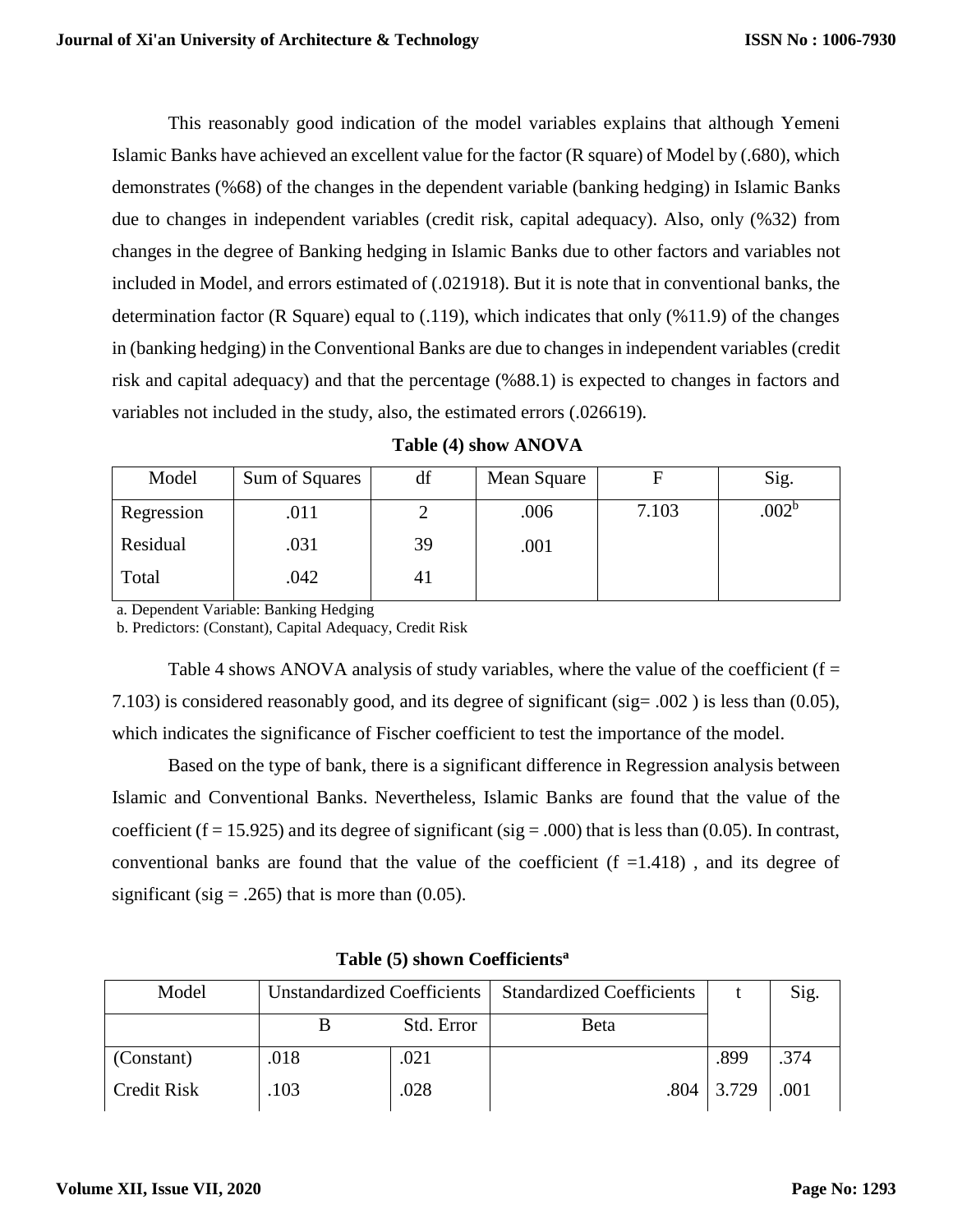| Capital Adequacy 113 | .035 | $.696 \mid 3.226 \mid .003$ |  |
|----------------------|------|-----------------------------|--|
|                      |      |                             |  |

a. Dependent Variable: Banking Hedging

Table 5 shows the regression coefficients of the model variables (credit risk and capital adequacy risk), results showed the coefficient t of credit risk is  $(3.729)$  at a significant level (sig = .001), which is smaller than (5%). But regarding the measure of the coefficient of capital adequacy  $(t = 3.729)$  at the level of significant (.003), which is smaller than (5%).

It notes from table 5 beta coefficient of the independent variables, which shows the value of the change that occurs in the dependent variable (Banking hedging) as a percentage at each difference in the independent variables that affect the dependent variable. Therefore, the beta coefficient shows that credit risk and capital adequacy impact on Banking hedging, but credit risk has a more significant effect, and its beta coefficient value (.804) and this explains that the degree of Banking hedging may change by (%80) when credit risk changes by (1%).

Based on the type of bank, there is a significant difference for Coefficients analysis between Islamic and conventional banks. Nevertheless, the coefficient t of credit risk of Islamic Banks is  $(1.111)$  at a significant level (sig = .284), which is more than (5%), and the coefficient t of capital adequacy (5.580) at a significant level (sig = .000), which is less than (5%). While the coefficient t of credit risk of Conventional Banks is  $(1.199)$  at a significant level  $(sig = .244)$  which is more than (5%), and the coefficient t of capital adequacy (1.671) at a significant level (sig = .110), which is more than (5%).

#### 4.2.**Discussion.**

According to Pearson Correlation credit risk is weakly proportional with the Banking hedging and capital adequacy strongly proportional with the Banking hedging, so that indicates that Yemeni Banks are working to maintain capital more than what was recommended by the Basel Committee for capital adequacy. Furthermore, Conventional Banks showed an inverse relationship between credit risk and Banking hedging, which indicate that Conventional Yemeni Banks did not expand in granting credit due to the reluctance of most Conventional Banks to invest in treasury bills of monetary nature and this result consistent with the findings of Al-Afeef & Al-Taani (2017). Also, capital adequacy showed a related relationship with the Banking hedging. While Islamic Banks showed that credit risk is directly related to Banking hedging, and capital adequacy showed a strong and positive relationship with the Banking hedging.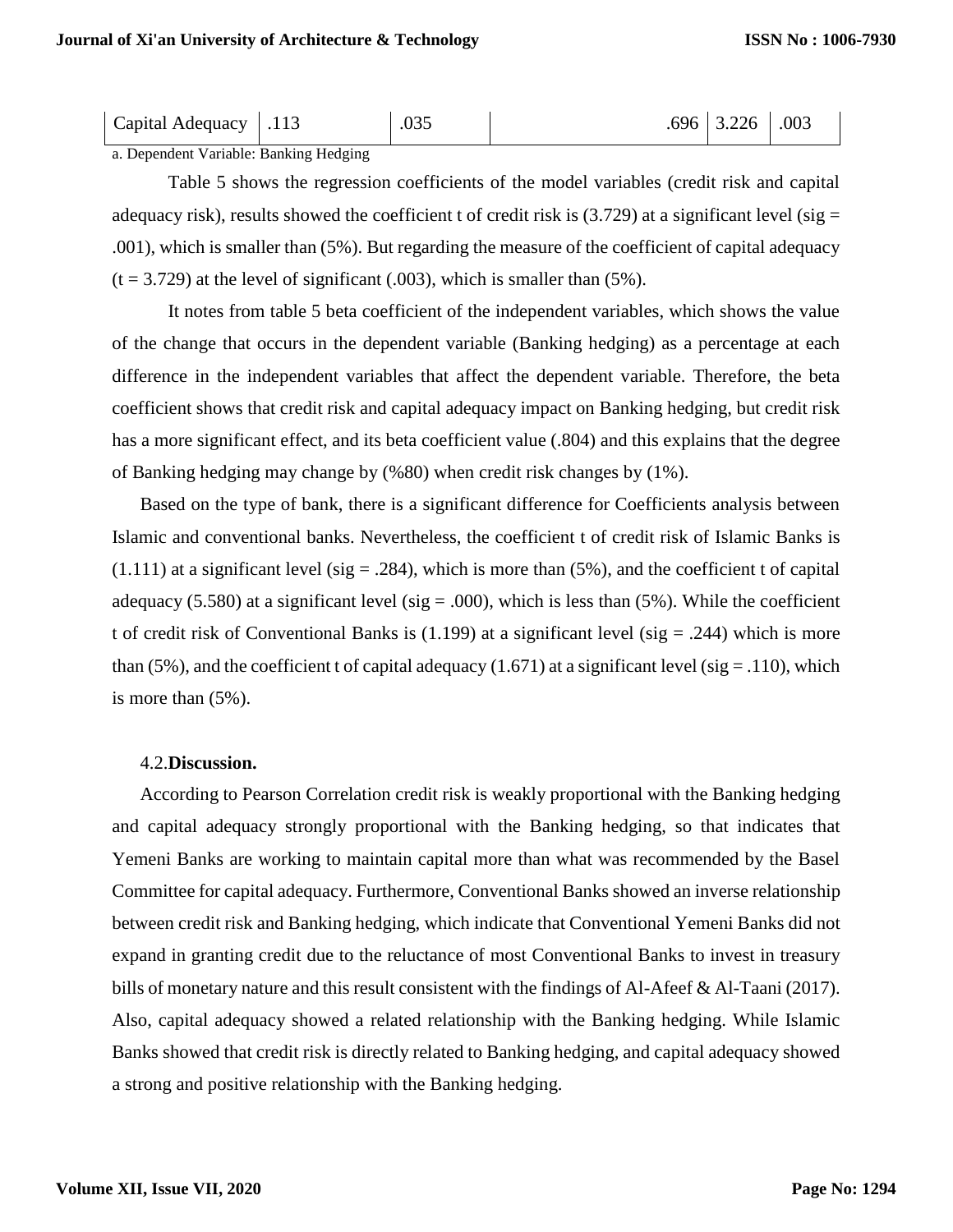The determination factor (R Square) of the Yemeni Banks reasonably value and indicates that the explanatory strength of the model is good, and the errors estimated is small value and refer to the predictive ability of the model. Yemeni Islamic Banks showed an excellent value for the factor (R square) of the model, and this is clear from the results of the strong relationship between credit risk and capital adequacy with Banking hedging and errors estimated is small value and indicates the predictive ability of the model. The determination factor (R Square) of Conventional Banks is good but weak value, and the estimated errors are small value and indicate the predictive ability of the model.

Anova analysis indicates the significance of Fischer coefficient to test the significance of the model, and this means that the model has a statistical significance and gives a reasonably good degree of expectation and prediction of changes in the dependent variable (Banking hedging) depending on the changes in the independent variables. Based on the type of Bank, there is a significant difference in Regression analysis between Islamic and Conventional Banks. Nevertheless, Islamic Banks coefficient is considered strong, and its degree of significance is good, while Conventional Banks coefficient is considered week and its degree of relevance is week. Therefore, we reported that there is a statistical significance in Islamic Banks, and there is no statistical significance in Conventional Banks.

The regression coefficients show that credit risk is significant, and we accept the hypothesis that said there is a relationship between credit risk and Banking hedging. Also, capital adequacy is significant, and we recognize the hypothesis that said there is a relationship between capital adequacy and Banking hedging of Yemeni Banks. Based on the type of Bank, credit risk for Islamic Banks shown not significant and capital adequacy is significant, while credit risk of Conventional Bank shown not meaningful and capital adequacy not significant.

#### **5. Conclusion.**

In this paper, the impact of credit risk and capital adequacy on Banking hedging of Islamic and Conventional Yemeni Banks investigated. A sample of 7 Banks - 4 Conventional and 3 Islamic across the Yemeni Banking sector from (2012) to (2017 ). The descriptive and analytical method used to describe and analyze the results to achieve the objectives of the study through the analysis of financial reports related to the study variables, Where the particular financial ratios were calculated for independent and dependent changes for each bank separately and applied the accurate statistical methods.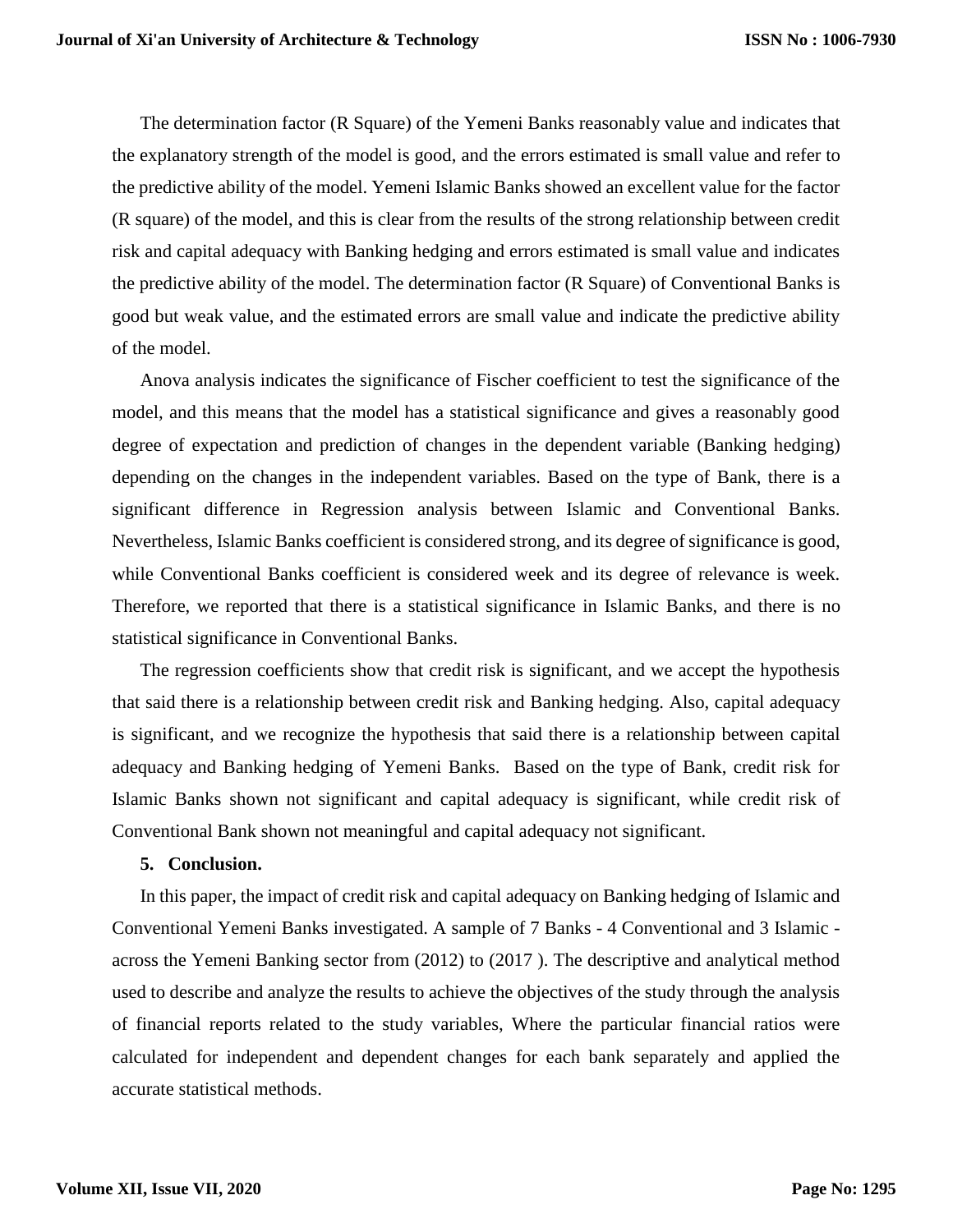The result showed that there is a statistically significant relationship between credit risk and Banking hedging, and a strong and statistically significant relationship between capital adequacy and Banking hedging of Yemeni Banks. Based on the type of bank, results show there is a negative relationship but not statistical significance between the credit risk and Banking hedging of the Conventional Banks, and there is a statistically significant relationship between credit risk and banking hedging of Islamic banks. Also, capital adequacy positively interacts with the banking hedging in both banks.

Moreover, the results indicate that the Yemeni Banking sector is still emerging and Conventional and Islamic Banks have a different view of risk. However, Conventional Banks do not grant credit significantly; Islamic Banks provide credit more through many credit products. It is also clear that Islamic Banks maintain capital adequacy, but that Conventional Banks maintain a high enough capital adequacy ratio. Consequently, the results of the study are essential for Policymakers, Academics, and Bankers.

Despite the limitations of this research and the lack of data, several recommendations identified. Conventional Banks should increase lending and not focused only on quasi-monetary and government securities and the need for Banks to follow the continuous development of regulatory and Banking controls of risk management, Banking safety. Besides, a balance should appear between Bank hedging with credit risk and capital adequacy risks. We suggest future studies to analyze the factors affecting the hedging of Islamic Banks in Yemen.

## **6. Reference.**

*Abdualrahman, Tania Qadir & Khayoka, Amer Fadel. (2014). Evaluating and analyzing risk indicators of financial bank statements and their impact on banking safety using time series models with cross sections (an analytical study on a sample of selected Islamic banks), The Journal of Administration & Economics, University of Kirkuk, No. 99*

*Aezzki, Zaid. (2010). Impact of risks on Yemeni commercial banks during the period (1999-2008), Unpublished MA Thesis, University of the House, Mafraq, Jordan.* 

*Al Ajlouni, Mohannad Mohammed & Alrgaibat, Ghazi Abdul Majeed.( 2014). Impact of Risk on the Degree of Banking Safety in Traditional Jordanian Banks (2000-2011), Global Journal of Management and Business Research: C Finance Volume 14 Issue 3 Version 1.0, Type: Double Blind Peer Reviewed International Research Journal Publisher: Global Journals Inc. (USA) Online ISSN: 2249-4588 & Print ISSN: 0975-5853* 

*Al- Mikhlafi, Abdel Aziz (2004). Analysis of banking capital adequacy According to international standards, A case study of Yemeni Commercial banks, unpublished PHD, National information center, Yemin WWW.Yemin – nic.info.*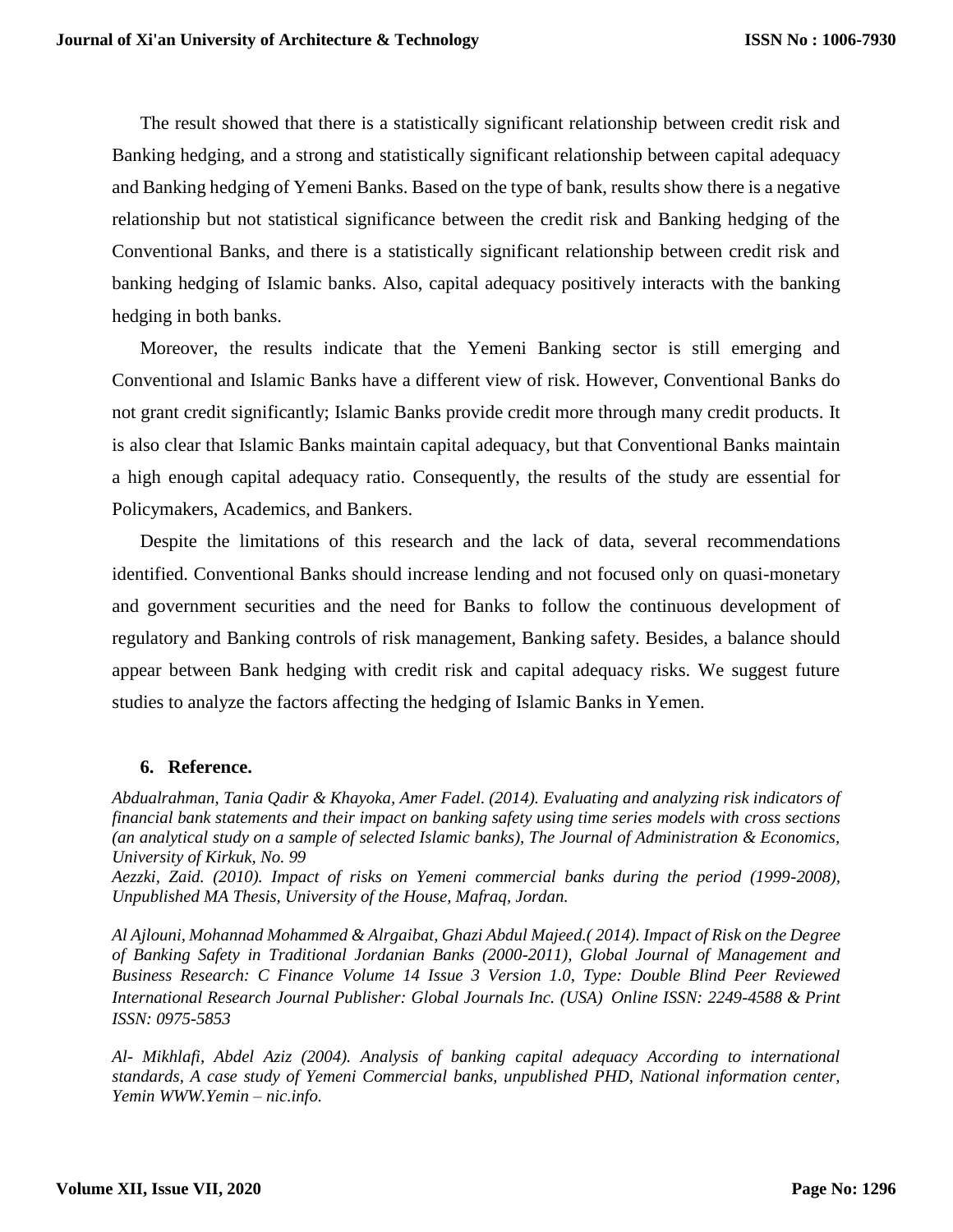*Al-Afeef, Mohammad Abdel Mohsen & Al-Ta'ani, Atallah Hassan. (2017). The Effect of Risks on Banking Safety: Applied Study on Jordanian Traditional Banks (2005-2016) , International Journal of Economics and Finance; Vol. 9, No. 9; ISSN 1916-971X E-ISSN 1916-9728 Published by Canadian Center of Science and Education.*

*Al-Gamal, Ebrahim. & Siddiq, Abbokar. (2019). Significant of credit risk management in banking industry in yemen:A study, international journal of commerce and management research, ISSN: 2455-1627, vol:5,, P.p 163-165 , DOI: <http://www.managejournal.com/archives/2019/vol5/issue3/5-3-48>*

*Alameen , Maher & Albahloul , Mohammad.( 2014). Determinants of Capital Adequacy and their Impact on Banking Hedging: An Applied Study of Syrian Private Banks, Tishreen University Journal for Research and Scientific Studies -Economic and Legal Sciences Series Vol.(36)No. (1).*

*Almekhlafi , Ebrahim, Almekhlafi, Khalil, Kargbo , Mohamed & Xiangpei Hu,.(2016). A Study Of Credit Risk And Commercial Banks' Performance In Yemen: Panel Evidence, Journal Of Management Policies And Practices June 2016, Vol. 4, No. 1, Pp. 57-69 ISSN: 2333-6048 (Print), 2333-6056.*

*Altamimi , M. K. A.; Obeidat, F. S. ( 2013). Determinants of Capital Adequacy in Commercial Banks of Jordan – An Empirical Study, International Journal of Academic Research in Economics and Management Science, Pakistan, Vol. 2. No. 4, 44-58.* 

*Amran, Abdul Wahid Saeed. (2005). The effect of risk management (liquidity - credit - capital) on the degree of banking safety, an applied study on the National Commercial Bank, No. 3, Department of Finance and Banking - College of Economics - Omar Al-Mukhtar University.*

*Berger, A. N. (1995). The relationship between capital and earnings in banking. Journal of Money, Credit and Banking, 432-456.* 

*Bokhari, H. I.; Ali, M. S.; Sultan, K. (2013). Determinants of Capital Adequacy Ratio in Banking Sector an Empirical Analysis from Pakistan, Academy of Contemporary Research Journal, Pakistan, Vol. 2. No. 1, 1-9.* 

Casu, Barbara& Girardone, Claudia& Molyneux, Philip. (2006). Introduction To Banking,1st Edetion , Pearson Education Limited.

*Chong, B., Liu, M., (2009) . Islam Bank: Interest-Free Or Interest-Based? Pac-Basin Financ. J. 17, 125– 144.*

*Chowdhury, M. (2011). An introduction to banking, John Wiley & Sons, International Journal of Business and Finance Research ,Vol. 10.*

*Gieseche, K., (2004), Credit risk modeling and valuation: an introduction, Cornell University, Credit Risk: Models and Management, Vol. 2, London, SSRN 479323.* 

*Gray, B., Cassidy, C., & RBA (1997). Credit Risk In Banking : Proceedings Of A Conference At H.C. Coombs Centre For Financial Studies, 1-2 May 1997. [Melbourne]: Reserve Bank Of Australia, Bank Supervision Department.* 

*Hemple, D. (1999). Bank Management: Text and Cases (5th ed.), N.Y.: John Wiley and Sons, Inc*.

*How, J.C.Y., Karim, M.A., Verhoeven, P. (2005), Islamic financing and bank risks: the case of Malaysia, Thunderbird International Business Review, Vol. 47, pp. 75–94.*